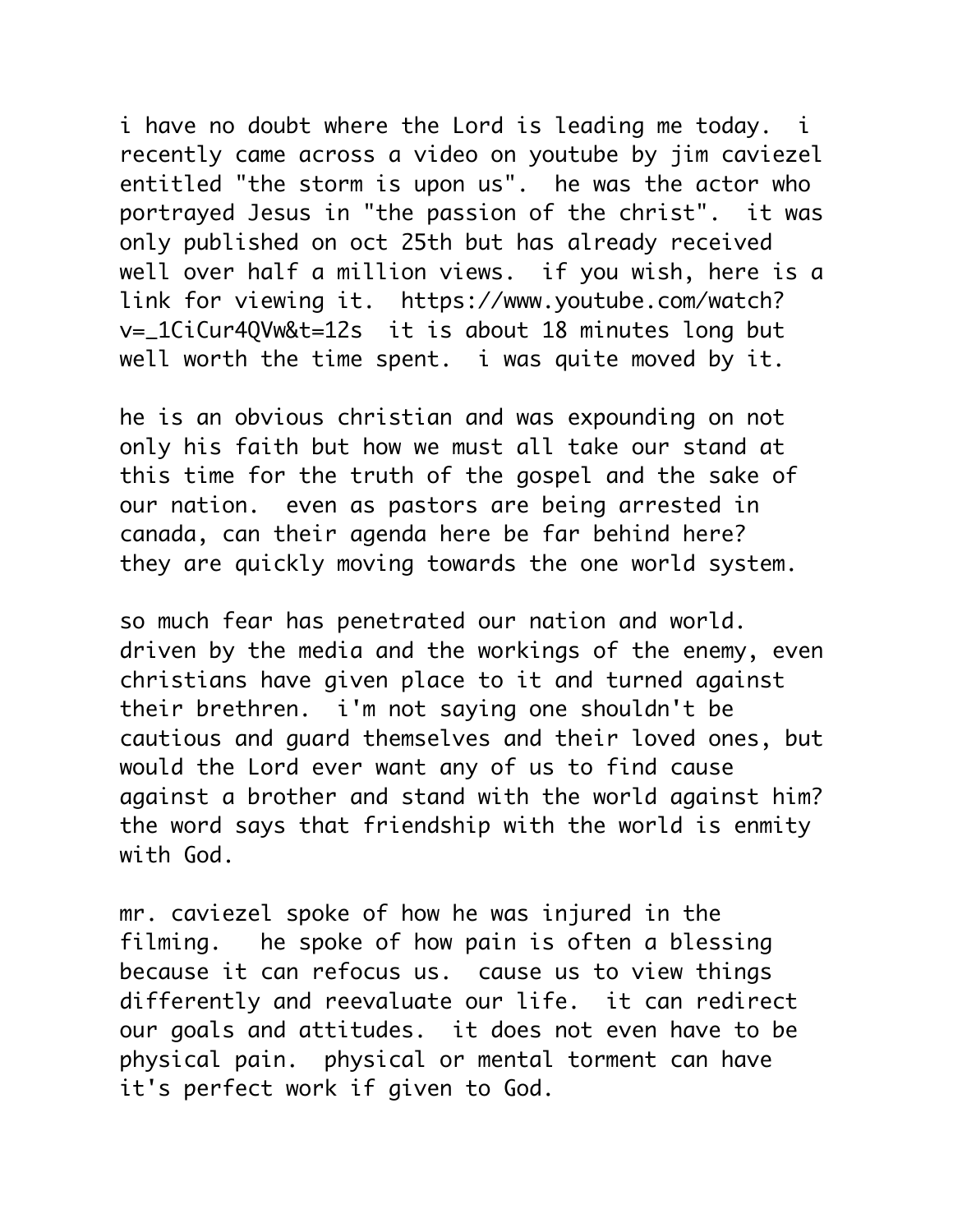i know pain is never pleasant. perhaps that alone is why it can so quickly get our attention. when things are running smoothly, we often move the more important matters to the background. the seeming urgency of a situation or the things needed for life can do the same thing. the truth is there is only one thing that is really important or urgent. that is our relationship with the Lord Jesus. "But seek first the kingdom of God and His righteousness, and all these things shall be added to you." matt 6:33 submitting all to God leaves Him in control.

can one imagine the pain the apostle paul suffered when when he experienced the Lord on the road to damascus. here was a man who longed only to serve God and now he was told he has been fighting against him. even as our Lord was three days in the grave, paul was three days without site.

i think no soul can ever know the torment and fear that must have engulfed him. it must have been an unimaginable pain. yet our Lord was merciful and out of it was reborn a soldier of power and strength who proceeded to expound truths and revelations from the word of God. he wrote a good deal of the new testament.

mr. caveziel by his words, makes us aware that we are the chosen generation. i believe the generation that will usher in the return of our Lord. we must all be bold and unafraid as we march in His army. as we fight in a battle that is waged not with man's weapons but God's. "For the weapons of our warfare are not carnal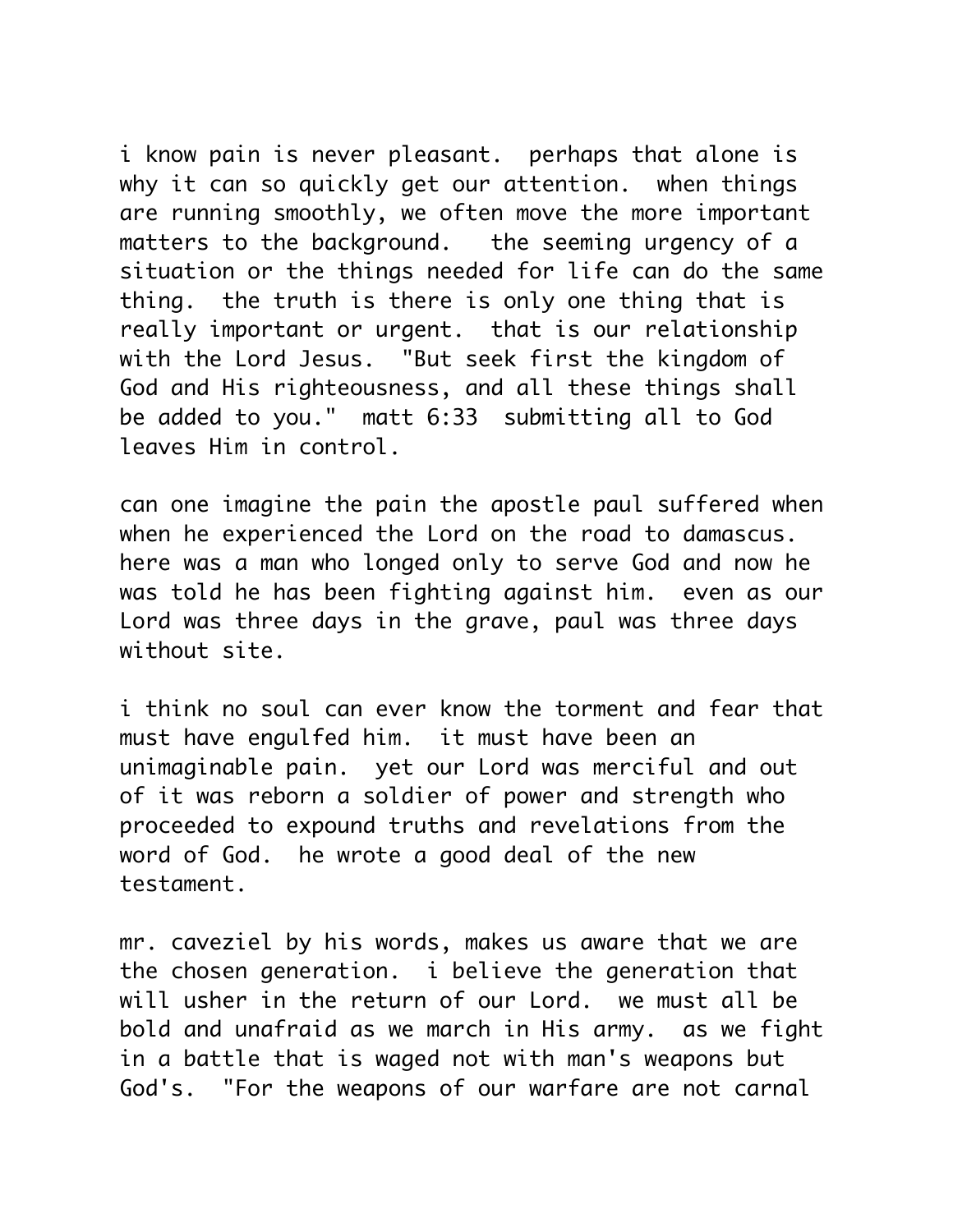but mighty in God for pulling down strongholds" 2 cor 10:4

oh how many scriptures instruct us of the warfare we are in and how we are to wage the battle.

"behold, I send you out as sheep in the midst of wolves. therefore be wise as serpents and harmless as doves." matt 10:16

"your people shall be volunteers in the day of Your power". psalm 110:3

"for if you remain completely silent at this time, relief and deliverance will arise for the jews from another place, but you and your father's house will perish. yet who knows whether you have come to the kingdom for such a time as this?" esther 4:14

"we do not wrestle against flesh and blood, but against principalities, against powers, against the rulers of the darkness of this age, against spiritual hosts of wickedness in the heavenly places. therefore take up the whole armor of God, that you may be able to withstand in the evil day, and having done all, to stand." eph 6:12-13 we wrestle for our loved ones, for our nation, and for all those whose lives we have entrance to.

friends, if we are that chosen last generation, and i truly believe we are, we must make our exit taking as many captives as we can. captives to faith in our Lord. even now a great awakening is beginning in areas. but it not complete until it begins in each of